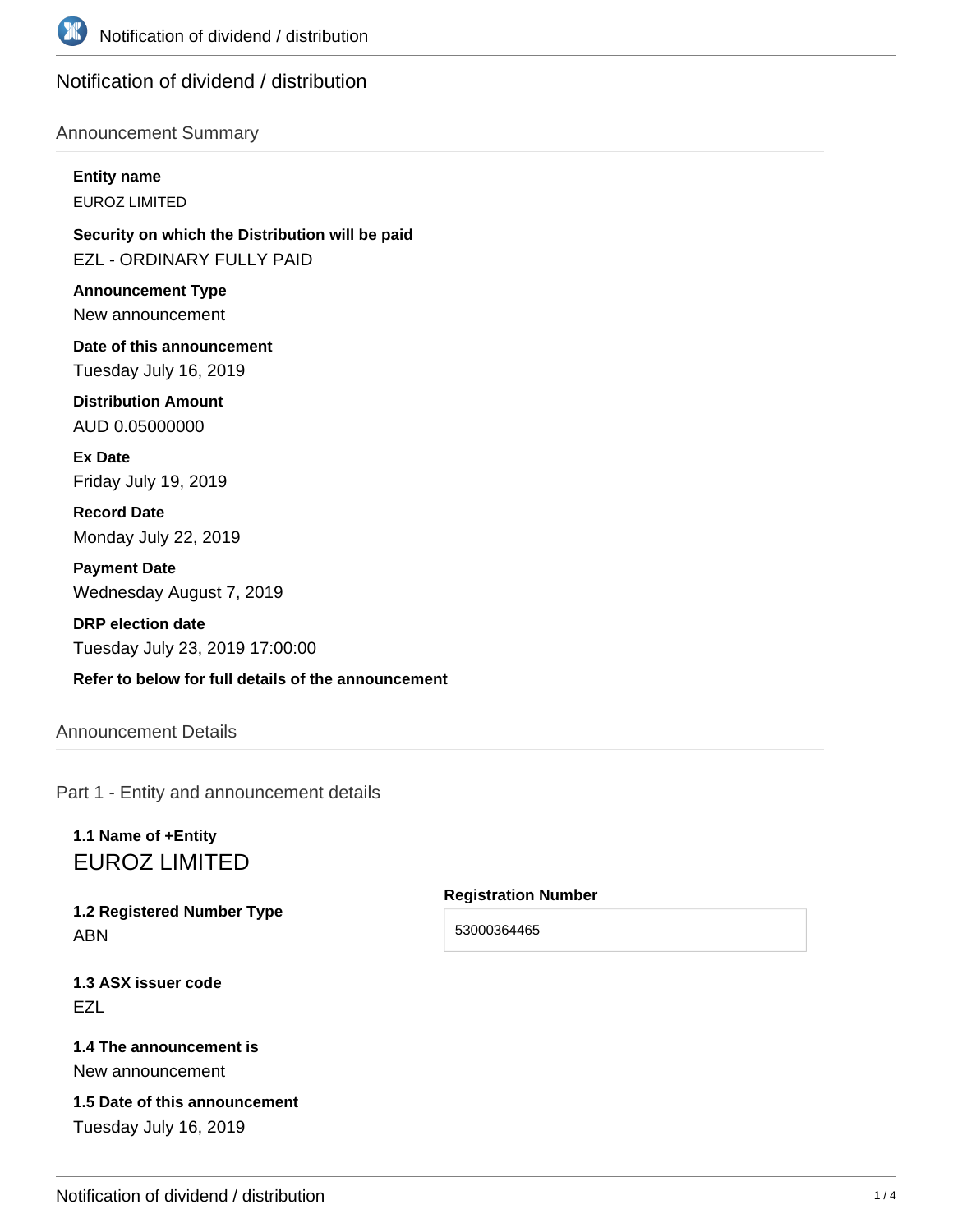

Notification of dividend / distribution

**1.6 ASX +Security Code EZL** 

**ASX +Security Description** ORDINARY FULLY PAID

Part 2A - All dividends/distributions basic details

**2A.1 Type of dividend/distribution Ordinary** 

**2A.2 The Dividend/distribution:** relates to a period of six months

**2A.3 The dividend/distribution relates to the financial reporting or payment period ending ended/ending (date)**

Sunday June 30, 2019

**2A.4 +Record Date** Monday July 22, 2019

**2A.5 Ex Date** Friday July 19, 2019

**2A.6 Payment Date** Wednesday August 7, 2019

**2A.7 Are any of the below approvals required for the dividend/distribution before business day 0 of the timetable?**

- **Security holder approval**
- **Court approval**
- **Lodgement of court order with +ASIC**
- **ACCC approval**
- **FIRB approval**
- **Another approval/condition external to the entity required before business day 0 of the timetable for the dividend/distribution.**

No

**2A.8 Currency in which the dividend/distribution is made ("primary currency")** AUD - Australian Dollar

**2A.9 Total dividend/distribution payment amount per +security (in primary currency) for all dividends/distributions notified in this form**

AUD 0.05000000

**2A.10 Does the entity have arrangements relating to the currency in which the dividend/distribution is paid to securityholders that it wishes to disclose to the market?** No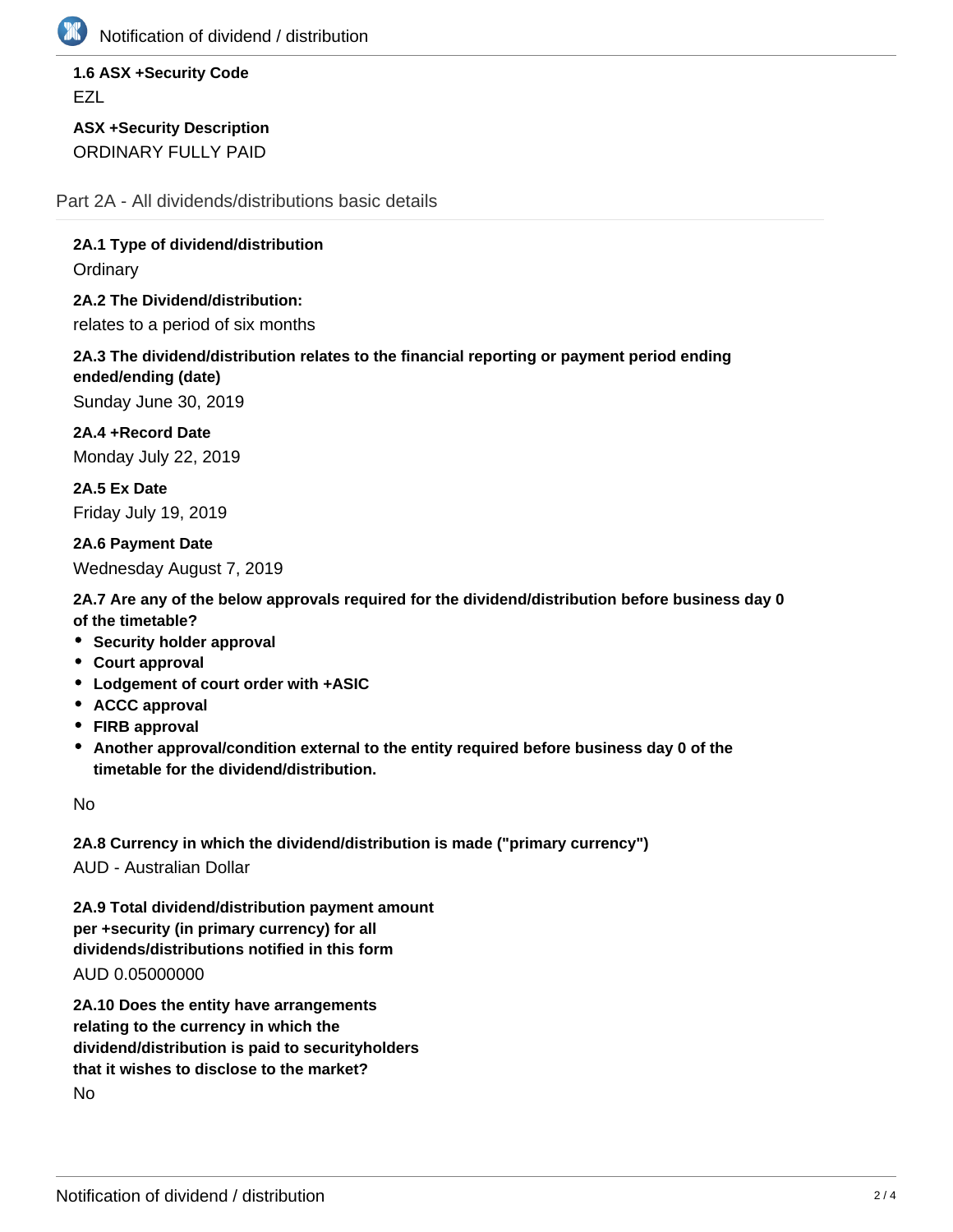| (XX)<br>Notification of dividend / distribution                                                                                                              |                                                                                      |
|--------------------------------------------------------------------------------------------------------------------------------------------------------------|--------------------------------------------------------------------------------------|
| 2A.11 Does the entity have a securities plan for<br>dividends/distributions on this +security?<br>We have a Dividend/Distribution Reinvestment<br>Plan (DRP) |                                                                                      |
| 2A.11a If the +entity has a DRP, is the DRP<br>applicable to this dividend/distribution?<br>Yes                                                              | 2A.11a(i) DRP Status in respect of this<br>dividend/distribution<br><b>Full DRP</b>  |
| 2A.12 Does the +entity have tax component<br>information apart from franking?<br>No                                                                          |                                                                                      |
| Part 3A - Ordinary dividend/distribution                                                                                                                     |                                                                                      |
| 3A.1 Is the ordinary dividend/distribution<br>estimated at this time?<br>No.                                                                                 | 3A.1a Ordinary dividend/distribution estimated<br>amount per +security<br><b>AUD</b> |
| 3A.1b Ordinary Dividend/distribution amount per<br>security<br>AUD 0.05000000                                                                                |                                                                                      |
| 3A.2 Is the ordinary dividend/distribution<br>franked?<br>Yes                                                                                                | 3A.2a Is the ordinary dividend/distribution fully<br>franked?<br>Yes                 |
| 3A.3 Percentage of ordinary<br>dividend/distribution that is franked<br>100.0000 %                                                                           | 3A.3a Applicable corporate tax rate for franking<br>credit (%)<br>30.0000 %          |
| 3A.4 Ordinary dividend/distribution franked<br>amount per +security<br>AUD 0.05000000                                                                        | 3A.5 Percentage amount of dividend which is<br>unfranked<br>0.0000%                  |
| 3A.6 Ordinary dividend/distribution unfranked<br>amount per +security excluding conduit foreign<br>income amount<br>AUD 0.00000000                           |                                                                                      |
| 3A.7 Ordinary dividend/distribution conduit<br>foreign income amount per security<br>AUD 0.00000000                                                          |                                                                                      |
| Part 4A - +Dividend reinvestment plan (DRP)                                                                                                                  |                                                                                      |
| 4A.1 What is the default option if +security holders do not indicate whether they want to<br>participate in the DRP?                                         |                                                                                      |

Do not participate in DRP (i.e. cash payment)

| 4A.2 Last date and time for lodgement of     |  |
|----------------------------------------------|--|
| election notices to share registry under DRP |  |
| Tuesday July 23, 2019 17:00:00               |  |

**4A.3 DRP discount rate** 2.5000 %